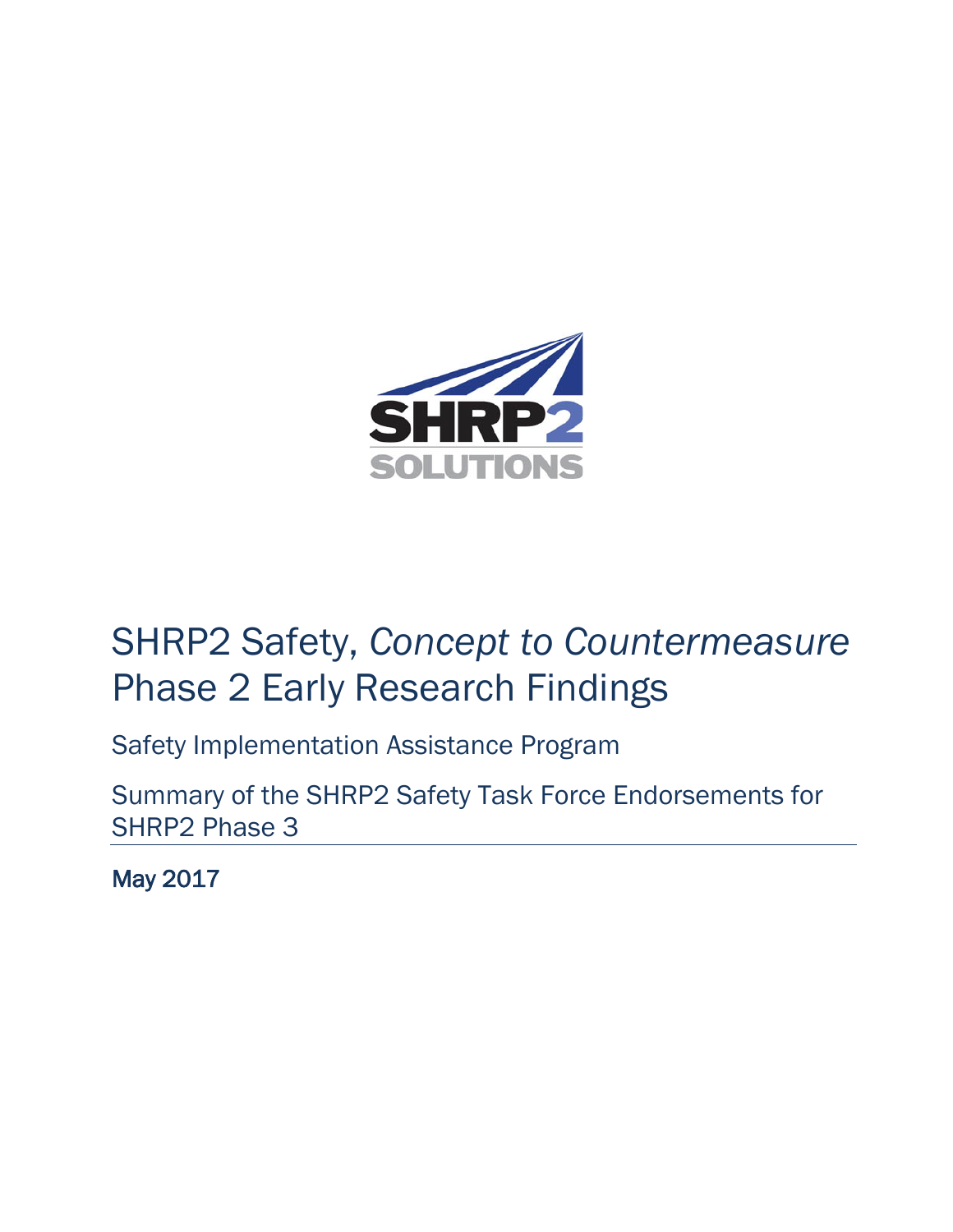

## Summary of Phase 2 Early Research Findings

## Purpose

In 2014, 11 states were selected to participate in *Concept to Countermeasure, Research to Deployment Using the SHRP2 Safety Databases*, conducted through the second Strategic Highway Research Program's (SHRP2) Implementation Assistance Program. The state departments of transportation (DOTs) and their research partners were tasked with conducting targeted research using the Naturalistic Driving Study (NDS) (also developed through SHRP2) and the Roadway Information Database (RID). The three-phased project sought to ultimately identify possible countermeasures that would improve safety on the nation's highways.

Following Phase 1, nine projects were selected to move into Phase 2. The intent of this memo is to:

- 1. Provide an update on the early research findings of the nine SHRP2 safety data research projects selected for Phase 2; and,
- 2. Endorse the advancement of six projects to Phase 3.

This memo summarizesthe process undertaken by FHWA's Office of Safety and the SHRP2 Safety Task Force of the American Association of State Highway and Transportation Officials (AASHTO). A more detailed report from AASHTO's SHRP2 Safety Task Force will be delivered to the Federal Highway Administration (FHWA) at a later point.

## Meeting Overview

On May 2-3, 2017, AASHTO's SHRP2 Safety Task Force (STF) met to receive presentations of the early research findings from each of the nine state DOT teams participating in Phase 2 of the Round 4 Implementation Assistance Program (IAP).

The STF was tasked with reviewing the status of the DOT research; analyzing the submissions; and providing endorsements to the FHWA as to which research would most likely lead to some combination of implementable countermeasures, education, and policy changes. The ultimate goal of these activities would be to improve safety performance on our roads and highways.

## **Background**

As noted above, in March 2014, 11 research studies, sponsored by 10 state DOTs, were selected by FHWA with input from the STF for Phase 1 funding through the IAP. The goal for the Phase 1 projects was to demonstrate proof-of-concept in applying the SHRP2 Naturalistic Driving Study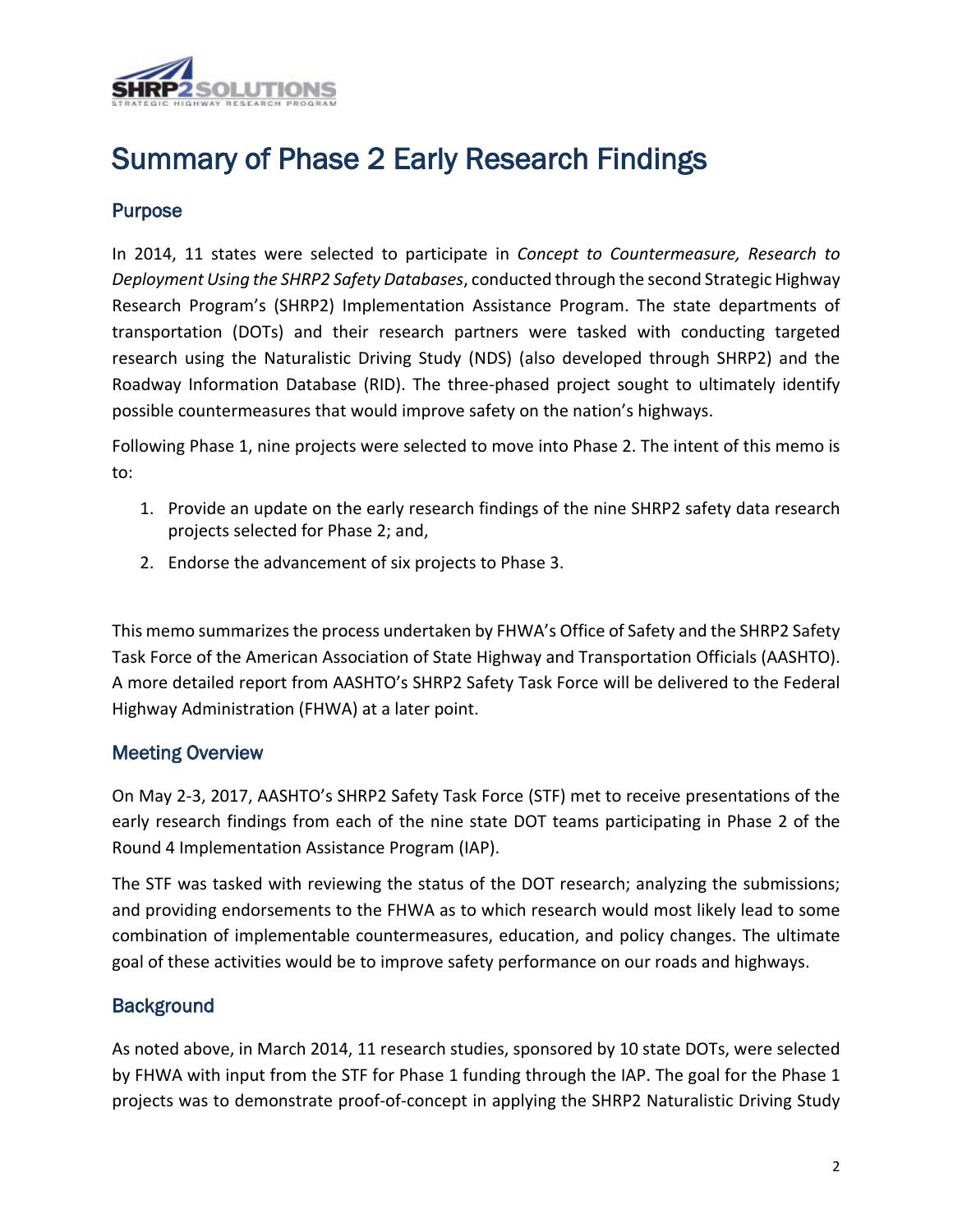

(NDS) and the Roadway Information Databases (RID) to specific research problems in order to identify new or improved safety countermeasures, driver education efforts, and enforcement strategies.

In October 2015, the STF met and heard the Phase 1 research results. Following thorough discussions and analysis, the Task Force subsequently presented their endorsements to FHWA's Office of Safety. FHWA chose to fund nine of the original eleven for Phase 2. The goal of Phase 2 is to refine the models and methodologies from Phase 1 to larger data sets to obtain new sharper insights concerning crash-contributing factors and countermeasures to improve safety on the road. Much of the Phase 2 work will continue for the remainder of 2017.

The FHWA has \$1,987,125 of remaining SHRP2 funds available to fund Phase 3 development. Any amount of this balance, partial or full, may be obligated and funding decisions will be based on the quality and promise of the research to date. Any awarded funding for Phase 3 must be obligated prior to September 30, 2017.

In order to provide FHWA with sufficient time to approve the award and to follow through with contractual logistics, the STF chose to conduct this "Early Research Findings" meeting while Phase 2 was underway for all teams. This was done with the understanding that the results and conclusions are still somewhat works in progress. Each of the nine IAP teams were asked to develop reports (and related presentations) that included early research findings, an implementation plan, and proposed budget for potential Phase 3 efforts. The reports were evaluated by the STF members against criteria that were provided to the IAP teams prior to the development of the reports.

## STF Endorsements

Following all the presentations, the Task Force discussed each of the projects, their progress, and their potential to produce effective, novel countermeasures. The members had an opportunity to update their scoring after the presentations; revised aggregate scores were used to determine the Phase 3 endorsements provided below. A summary table of their endorsements for consideration by the FHWA can be found in **Attachment 1**. A description of each project is provided in **Attachment 2,** along with summary comments on the Phase 2 early research findings and Phase 3 proposals.

The STF endorsements include several modifications to the Phase 3 budgets requested by the IAP participants based on the evaluations of all the teams. For the proposed Phase 3 work conducted by Michigan and Minnesota, the STF has suggested partial funding. For Wyoming, the Task Force has suggested a modified and expanded scope and proposed cost.

The proposed Phase 3 budgets for two of the Washington State DOT teams, Washington/Speeding and Washington/Lighting, included a base cost and an optional cost for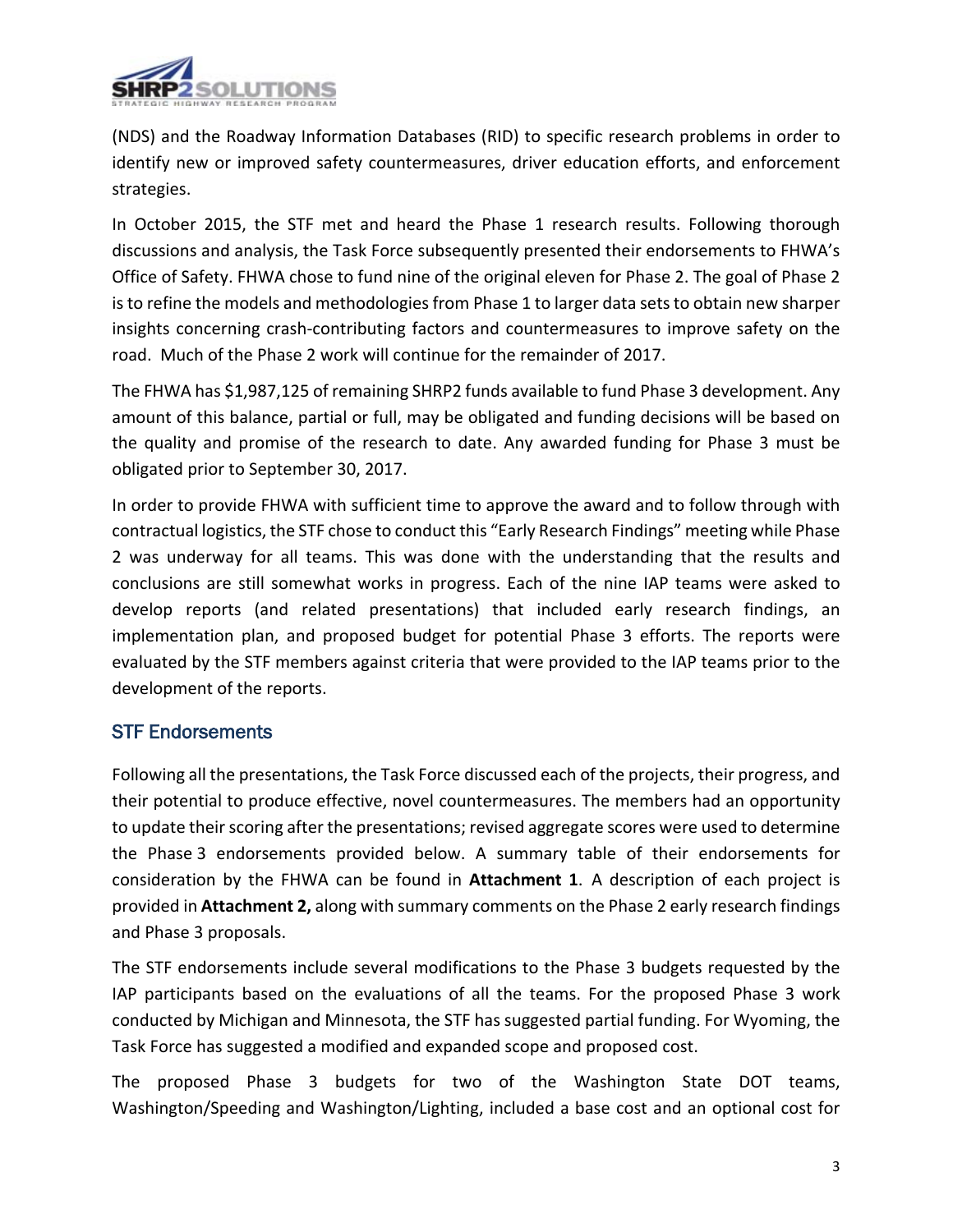

some suggested additional research. The STF endorses awarding the optional funding to the Washington/Speeding study but not the Washington/Lighting study (see **Attachment 1**).

## Funding and Schedule

As noted above, the maximum funding available from FHWA for Phase 3 implementation is \$1,987,125. The total funding for Phase 3 projects endorsed by the STF is \$1,942,777. In addition to this total, matching funds will be provided by four of the six states, totaling \$418,702.

## **Justification**

The STF suggests that the six projects that have been shown to be the most promising for the development of implementable countermeasures during Phase 3 be funded. The STF unanimously excluded three projects on their prioritized list due to a combination of methodology concerns, inability to lead to an implementable product, and/or high proposed Phase 3 budgets.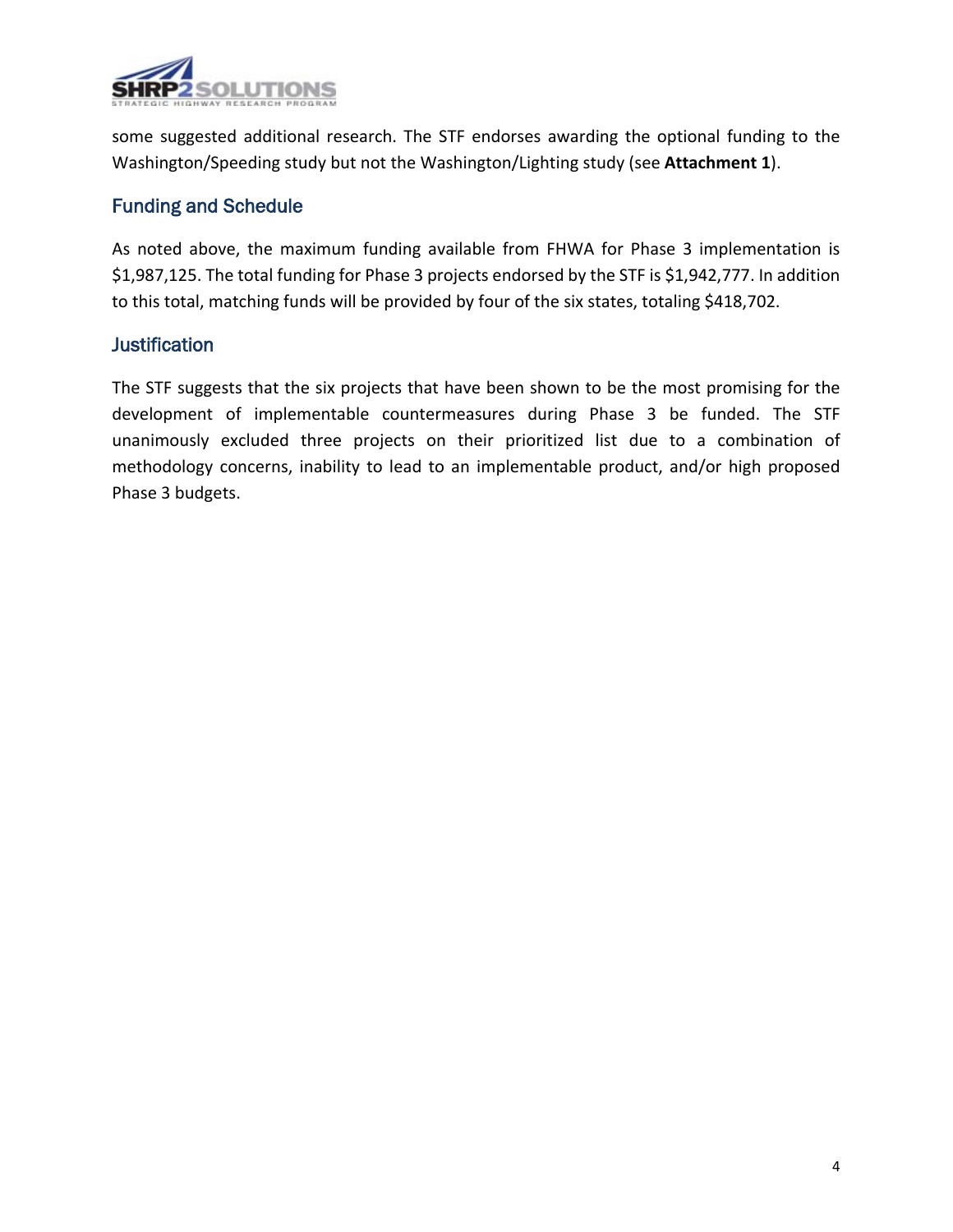Attachment 1 Summary of STF Endorsements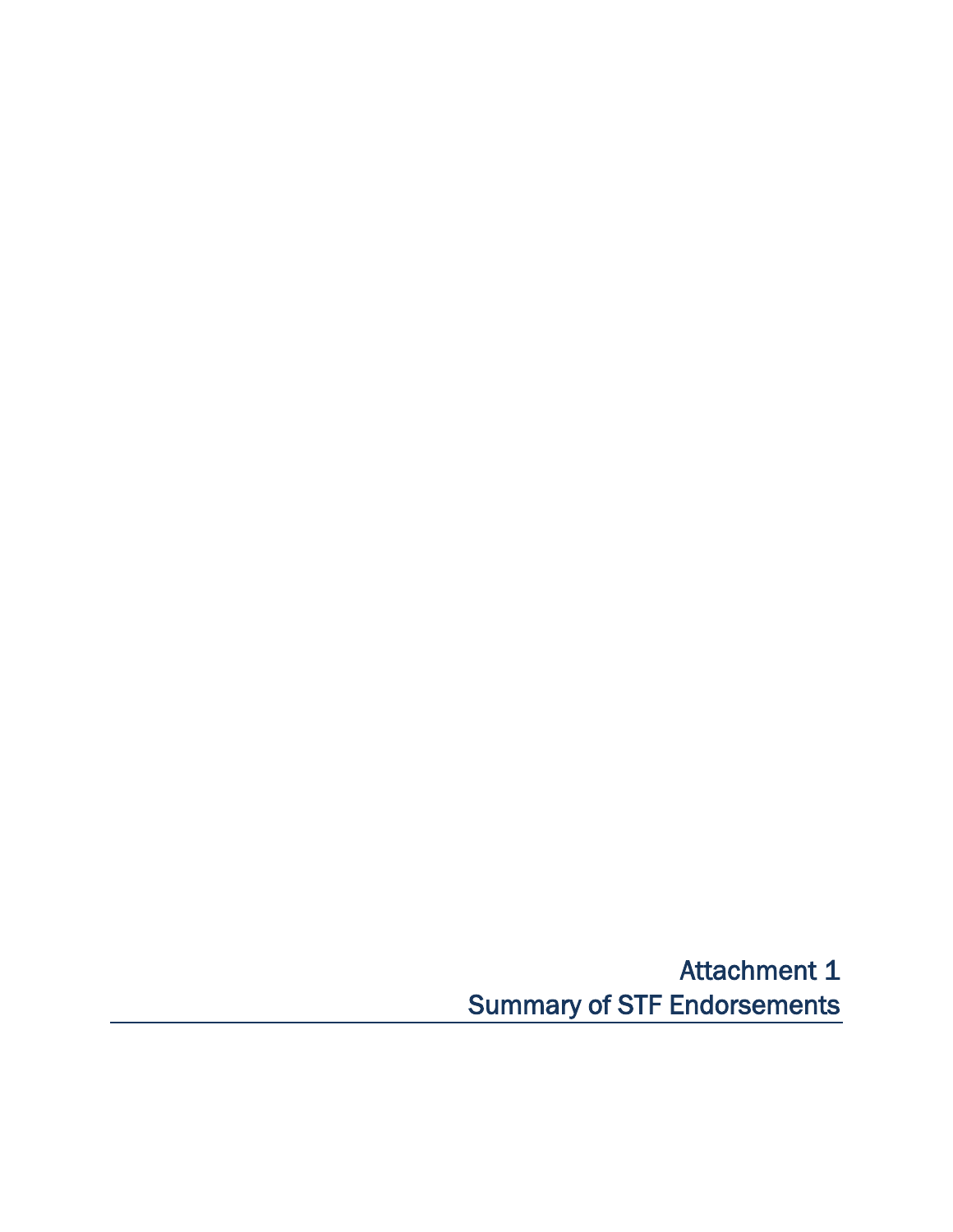|                                               |                 |                                    | <b>Proposed Phase 3 Cost</b>            |                                                       |                                             |
|-----------------------------------------------|-----------------|------------------------------------|-----------------------------------------|-------------------------------------------------------|---------------------------------------------|
| <b>Rank</b><br>(Based on<br><b>Averages</b> ) | <b>State</b>    | <b>Research Topic</b>              | <b>Requested</b><br><b>FHWA Support</b> | <b>Requested</b><br><b>FHWA Support</b><br>(Optional) | <b>Matching Funds</b><br>(DOT and<br>Other) |
| 1                                             | Washington 1/SP | <b>Examining Episodic Speeding</b> | \$349,561                               | \$172,296                                             |                                             |
| $\overline{2}$                                | Wyoming         | <b>Weather Conditions</b>          | \$320,920                               |                                                       | \$43,242                                    |
| 3                                             | <b>Florida</b>  | Pedestrians at Signalized Int      | \$250,000                               |                                                       | \$75,460                                    |
| $\overline{4}$                                | Washington 2/LT | Role of Rdway Lighting in Crashes  | \$350,000                               |                                                       |                                             |
| 5                                             | Minnesota       | Speed and Distraction in Wrk Zn    | \$200,000                               | $---$                                                 | \$100,000                                   |
| 6                                             | Michigan        | Effect of Sp Lmts on Drv Behavior  | \$300,000                               | $---$                                                 | \$200,000                                   |
| <b>Totals</b>                                 |                 |                                    | \$1,770,481                             | \$172,296                                             | \$418,702                                   |
| $\overline{7}$                                | lowa            | Drv and Rd Char in RD Crashes      | \$420,750                               |                                                       | \$250,000                                   |
| 8                                             | Utah            | Closely Spaced Interchange Ramps   | \$407,000                               |                                                       | \$100,000                                   |
| 9                                             | North Carolina  | Horv/Vert Curve on Rural 2-Lane    | \$180,000                               | ---                                                   |                                             |
|                                               |                 | <b>Totals</b>                      | \$1,007,750                             | \$<br>$\mathbf{0}$                                    | \$350,000                                   |

| STF Endorsements for Phase 3     |  |
|----------------------------------|--|
| STF Does Not Endorse for Phase 3 |  |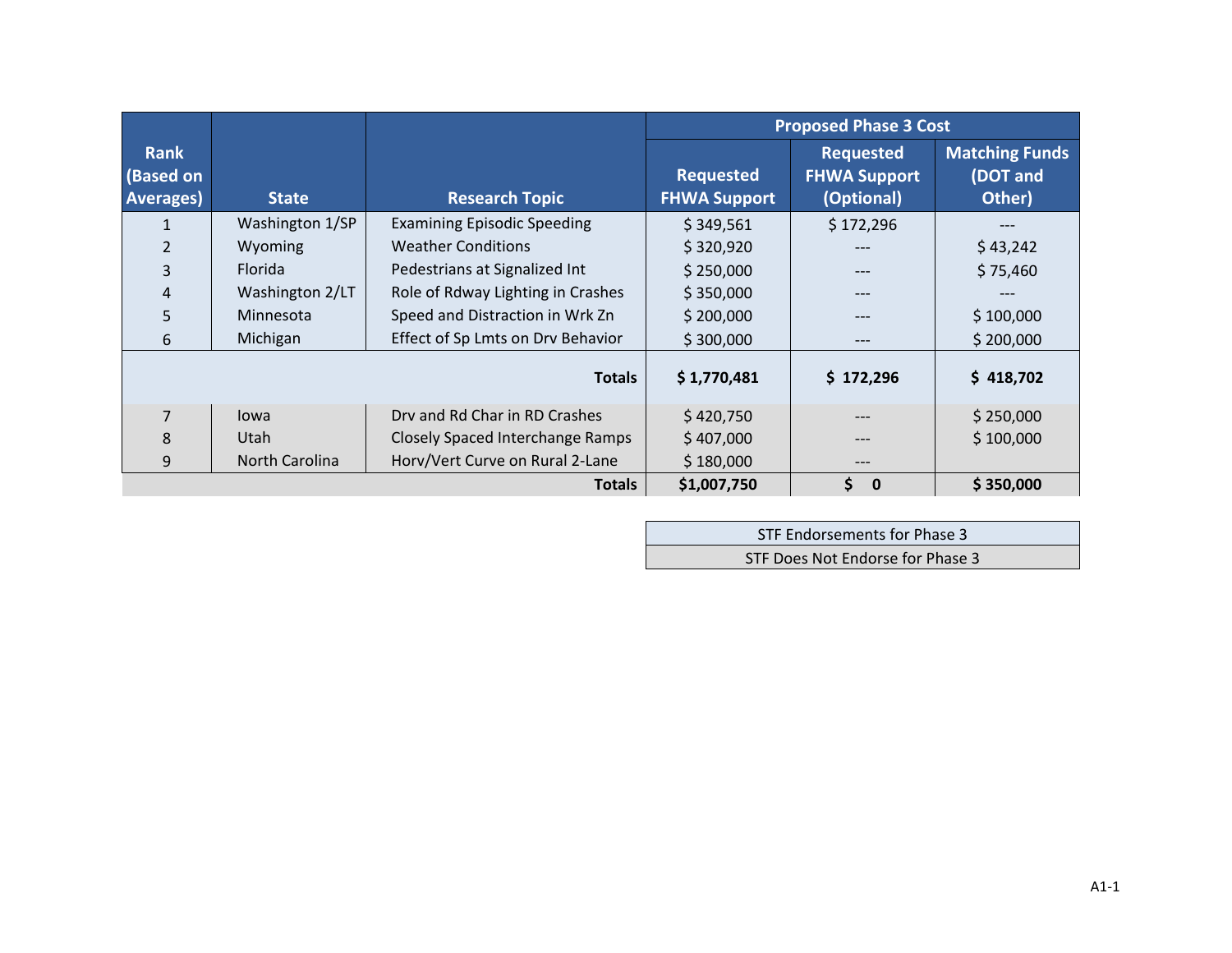Attachment 2 Phase 2 Early Research Findings and Phase 3 Proposals – Overview and Evaluation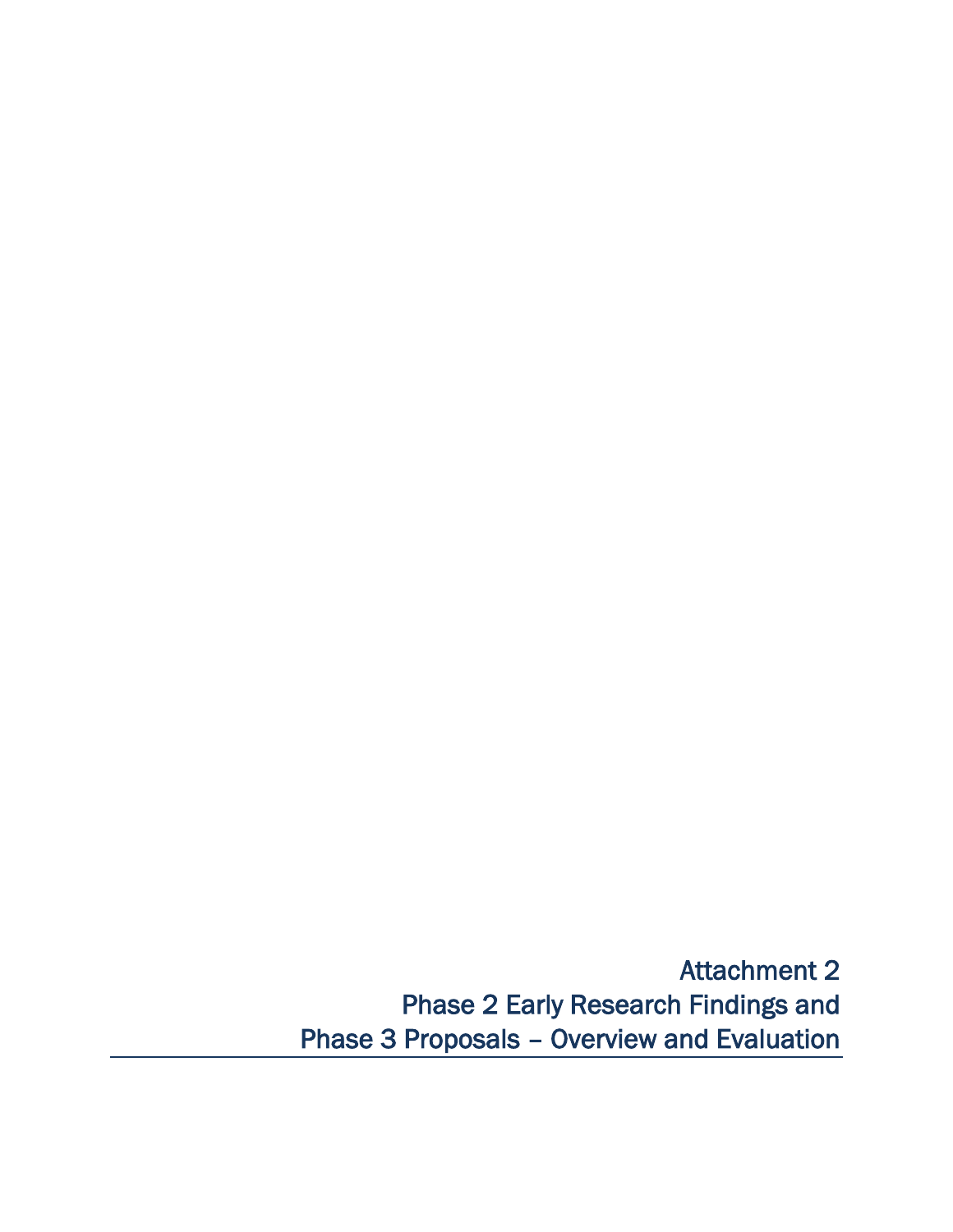## SHRP2 Safety IAP Phase 2 Early Research Findings and Phase 3 Proposed Implementation – Overview and **Evaluation**

## Projects Endorsed by the STF

The following is a summary of each of the nine state DOT research proposals conducted under Phase 2 of the IAP. They are listed in ranking order, with the project receiving the highest score at the top.)

## Washington DOT - Research to Deployment Using the SHRP2 NDS Influence of Roadway Design Features on Episodic Speeding in Washington State

Goal:

To identify characteristics of roadway segments that facilitate episodic speeding or generally lead to faster driving because of intentional or unintentional speed-maintenance behavior. More broadly, the focus is on obtaining a deeper understanding of how specific roadway features individually, and in combination with other features, affect driver speed behavior. Additionally, a practical goal of this project is to apply this understanding to develop countermeasures that would provide engineers with better tools and solutions to control speeding while addressing fast driving in general.

## Phase 2 Early Findings:

- Speeding was characterized by two measures derived from the NDS data:
	- Speeding episode (i.e. a segment of driving in which the driver chose a speed more than 10mph over the posted speed limit). This is a dichotomous variable with a value of yes (speeding on the segment) or zero (not speeding on the segment).
	- Maximum speed exceedance (i.e. highest speed above the posted speed limit along the segment).
- Analyses confirmed existing relationships found in previous literature and policy.
- Analyses found new relationship between speed and other factors, such as presence of medians and visual confinement, that can potentially be used to develop new countermeasures for speed control.
- The research team developed an approach for measuring natural influences of roadway characteristics on speed that are minimally affected by individual driver differences.

## Phase 2 Questions to be Answered During Remaining Phase 2 Effort: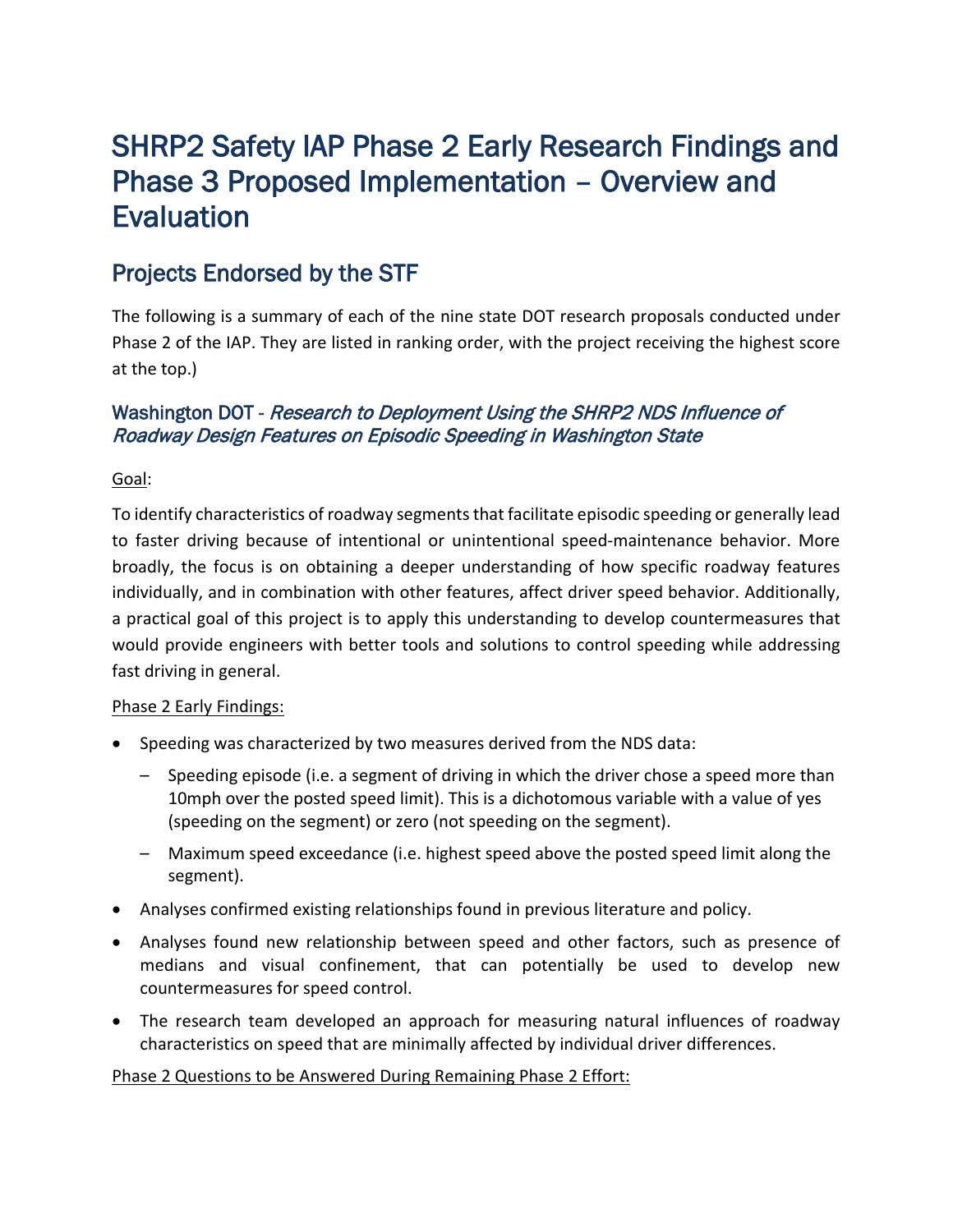- How can design decisions influence or manage episodic speeding moving forward?
- Can the SHRP2 data be used to identify and assess the effects of specific roadway and traffic engineering features on speed behavior?
- Given these effects, what new safety countermeasures can be developed to provide improvements to existing designs and operational strategies?

## Phase 3 Implementation Plan:

- Develop a reference guide and Diagnostic Assessment tool to assist engineers in mitigating speeding at individual locations.
- Design and hold a one-day training course to help engineers apply the guide and tool to assist with design problems and solutions that agencies encounter or are currently addressing.
- Conduct an optional implementation study to provide further validation of the Phase 2 results using spot-speed studies that capture data from a broader range of drivers.

#### Considerations:

- Project has broad application of interest to many states.
- Implementable deliverables.
- Defensible methodology.
- Works to address problems in infrastructure and human behavior.

## Wyoming DOT - Driver Performance and Behavior in Adverse Weather Conditions: An Investigation Using the SHRP2 NDS

#### Goal:

To model driver's responses to various adverse weather and road conditions (i.e., speed adaptation, lane maintenance, and car following), specifically addressing these defined research questions:

- 1. Can inclement weather trips be identified effectively using NDS and RID data?
- 2. Can driver responses (e.g., speed and headway adaptation, and lane wandering) during inclement weather (e.g., reduction in visibility due to heavy rain) be characterized efficiently from NDS data?
- 3. What are the best surrogate measures for weather-related crashes that can be identified using NDS data?
- 4. What types of analysis can be performed and what conclusions can be drawn from the resulting data set?
- 5. Can the NDS data be extrapolated to provide real-time weather information in the context of the Road Weather Connected Vehicle Applications?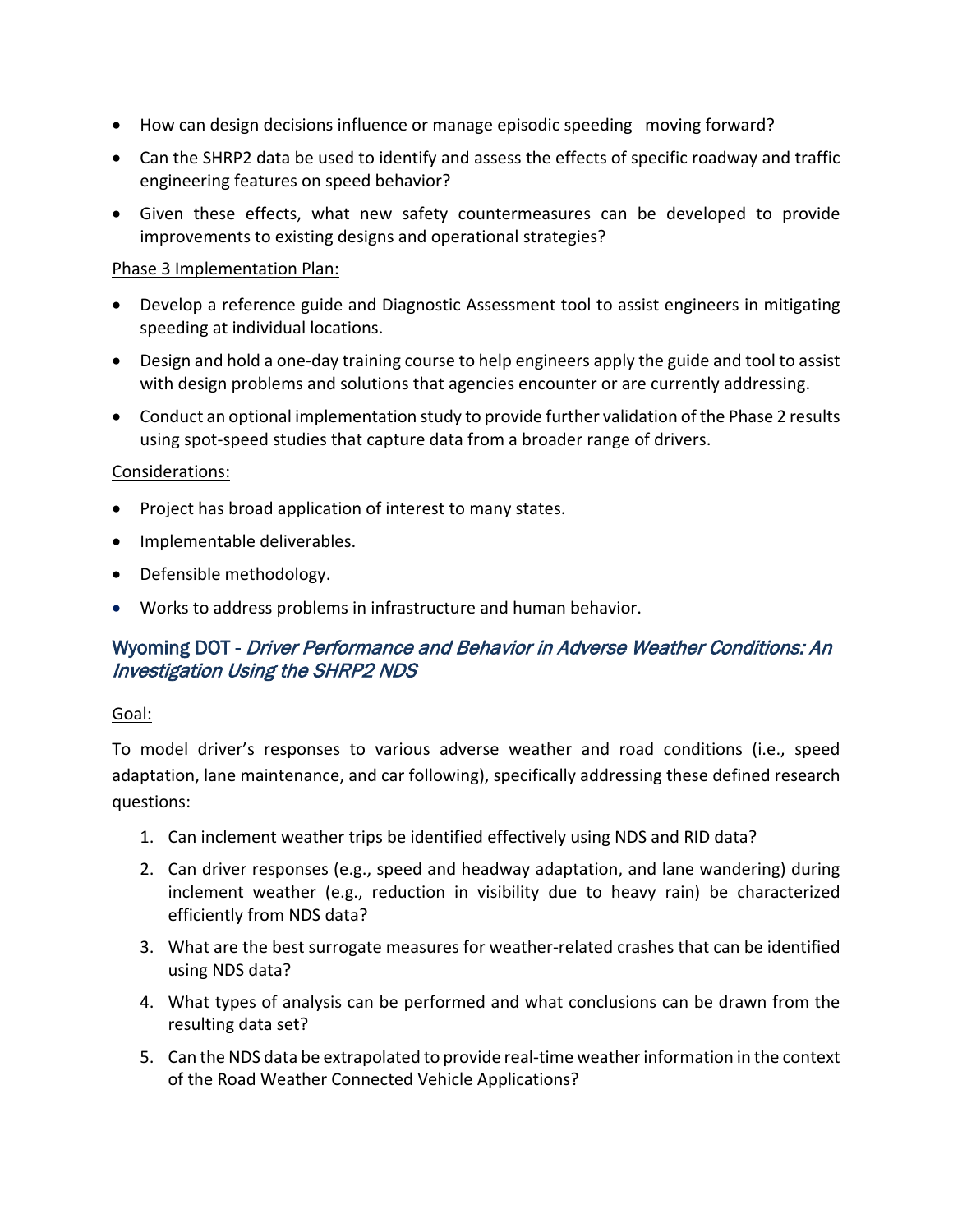## Phase 2 Early Findings:

- Better understanding about what drivers are doing during adverse weather and road conditions.
- Early results showed that NDS data are very useful in understanding driver behavior in light and heavy rain, snow, and fog compared to clear weather driving.

## Phase 3 Implementation Plan:

- Integrate human factors considerations within the Variable Speed Limit system to improve system effectiveness and help in achieving the Vision Zero goal of no fatalities or serious iniuries.
- Formulate a road segment-based system that could be used to communicate adverse weather condition information to the Wyoming traffic management center (TMC) and then disseminate information to drivers in real-time to mitigate the increased risk.
- Develop practice-ready guidelines for the establishment and use of Variable Speed Limits, particularly as these might be related to adverse road and weather conditions.

## Considerations:

- Strong results to date.
- Immediate applicability to other states in national guidance on variable speed limits.
- Explained both high-level ideas and details of modeling with good connection between the two.

## Florida DOT - Understanding Interactions between Drivers and Pedestrian Features at Signalized Intersections

## Goals:

- 1. Complete research based on the foundation built in Phase 1 to better understand the interactions between drivers and pedestrian features at signalized intersections.
- 2. Seek development of effective and implementable countermeasures based on research findings for future improvements to pedestrian safety at signalized intersections via the improvement of driver compliance with pedestrian features and traffic control signing.

#### Phase 2 Early Findings:

- Identified four pedestrian features used at signalized intersections that are directly related to pedestrian safety.
- Developed effective and implementable countermeasures in engineering, education, and enforcement areas.

#### Phase 3 Implementation Plan:

• Develop engineering countermeasures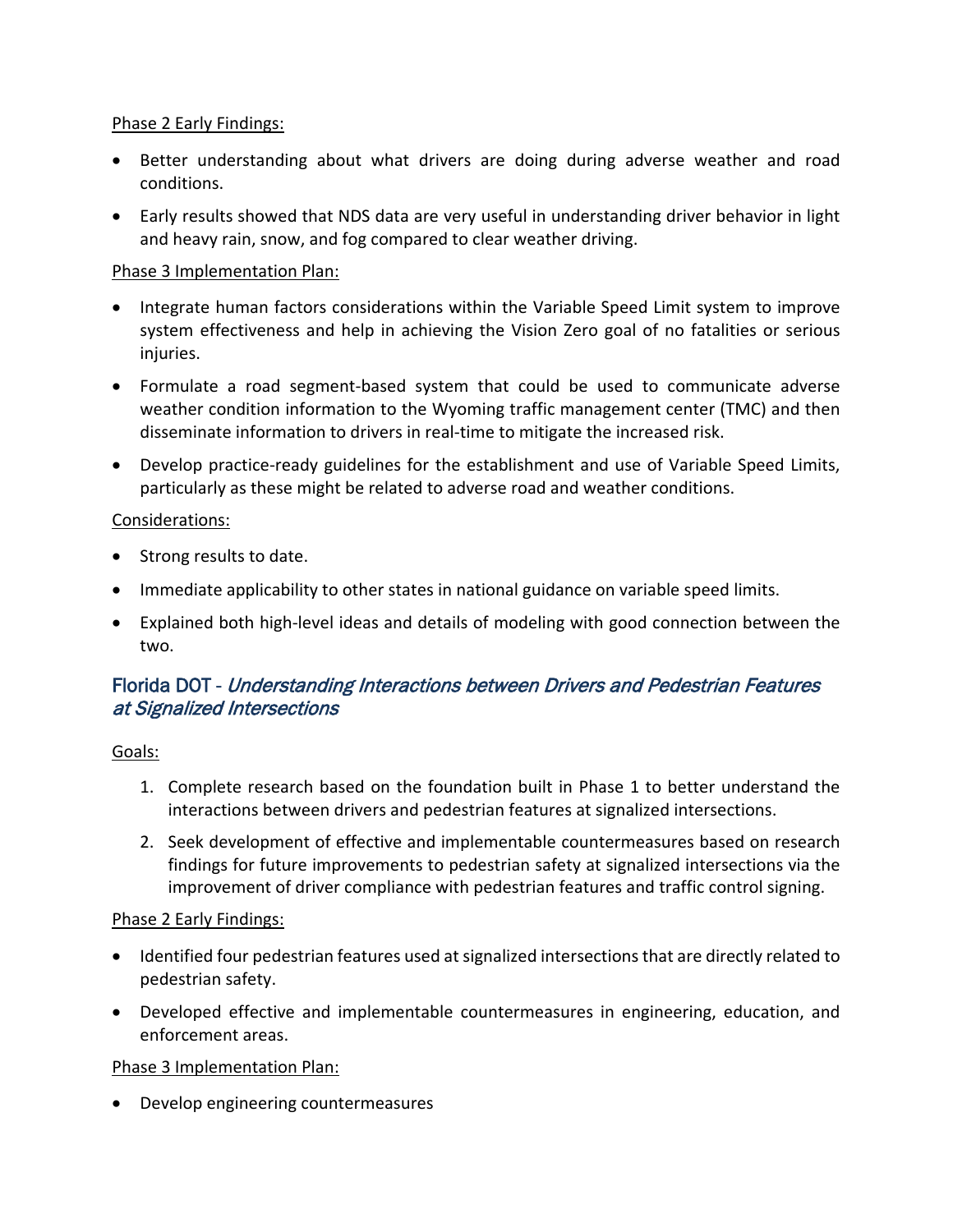- Design education countermeasures (outreach)
- Develop enforcement countermeasures
- Conduct pilot study to evaluate countermeasures
- Design statewide plan for implementation

#### Considerations:

- Florida is home to many of the most dangerous cities for pedestrians nationally.
- Clear vision of goals and implementation.
- Good use of NDS applied to high risk field of pedestrian safety.
- Investment of matching funds from FDOT and University of South Florida.

## Washington DOT – Impact of Roadway Lighting on Nighttime Crash Performance and Driver Behavior

#### Goal:

To investigate in-depth the safety impact of roadway lighting, focusing on interchange areas where traffic conditions tend to be more complicated. This study seeks to determine if lighting improves safety performance and, if so, at what level.

#### Phase 2 Early Findings:

For both freeway merging/diverging locations at interchanges and intersections on surface streets (principal arterials, minor arterials, and major collectors), the Phase 2 research includes the following analyses:

- Conducted time series analysis of vehicle kinematic data. Analysis sought to understand how roadway lighting metrics can be correlated with driver behavior variables relevant to safety.
- For freeway mainline on- or off-ramp locations there were few significant correlations between lighting variables and visual behavior.

#### Phase 3 Implementation Plan:

- Recommend modifications to existing lighting design guides and standards.
- Develop tools to support and facilitate state roadway lighting design.
- Develop guidelines for potential roadway lighting Crash Modification Factors.
- Disseminate results and develop training and other materials for safety-oriented lighting design.
- Conduct pilot training.
- Implement standards and guidelines in pilot lighting design projects.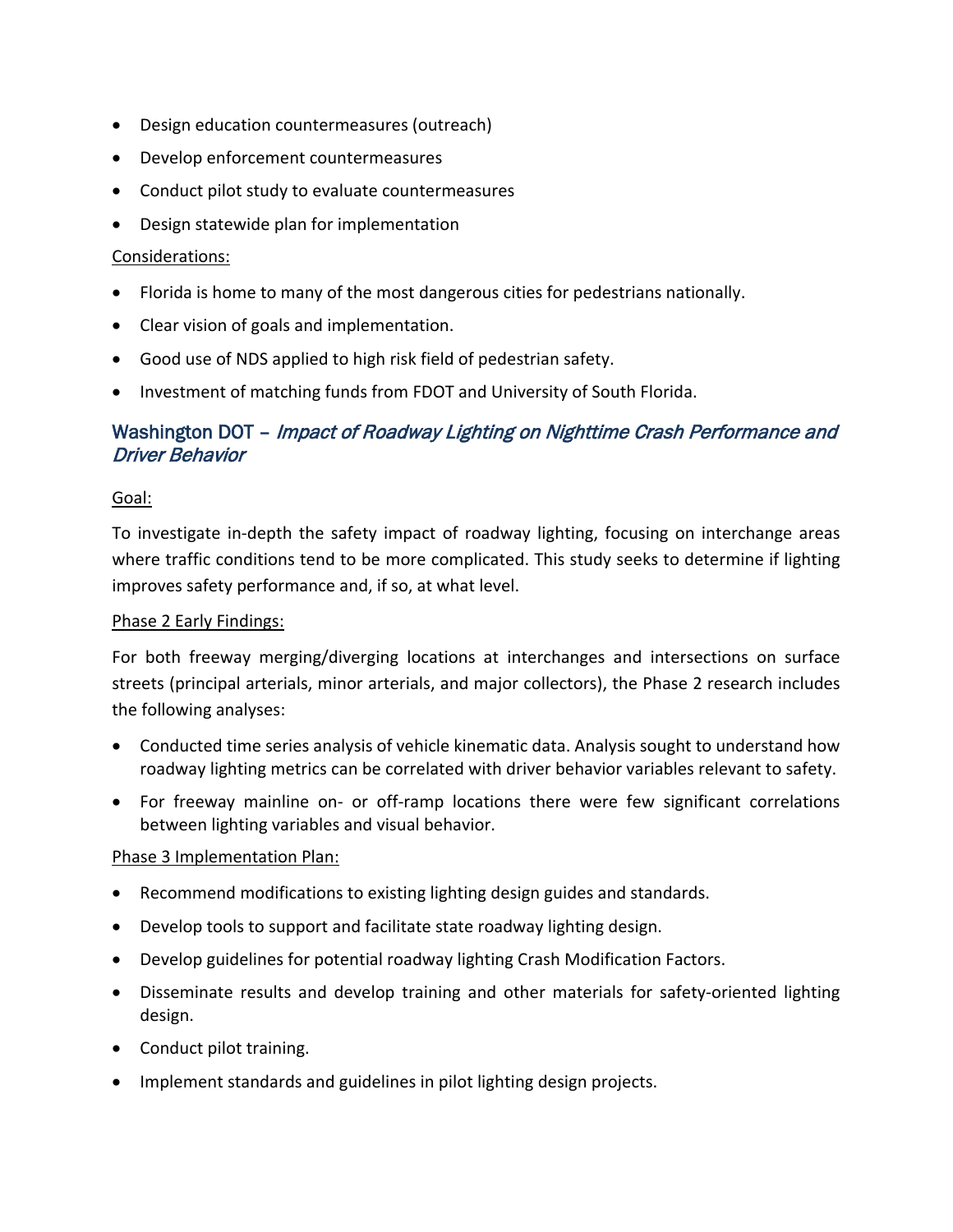- Assess cost-benefits of new lighting design standards.
- Deliverables:
	- Training package including all training materials.
	- Guidelines for lighting design guides at state DOTs.
	- Design tools to facilitate roadway lighting design for state DOTs.

## Considerations:

- Project provides much needed design guidance for roadway lighting and lighting standards.
- Analysis methods, countermeasures and recommendations will need to be vetted well and clearly explained.

## Minnesota DOT - Evaluation of Work Zone Safety Using the SHRP2 Naturalistic Driving Study Data

## Goals:

- Develop models to predict driver reaction to work zone features.
- Develop models to predict speed within a work zone.

## Phase 2 Early Findings:

Phase 2 focused on narrowing Phase 1 research to find actual work zones. Using 511 data, the NDS/RID data was reduced to 1,680 trips out of greater than two million potential work zone trips.

The team was able to back-calculate for each work zone trip where drivers were located, relative to speed profile. This has use in combination with geometric characteristics (RID), environmental factors, etc.

- 44.8% of drivers reacted and decreased speed within 200 meters of a **Dynamic Speed Feedback Sign** (DSFS) sign.
- 5.5% reacted and decreased speed with **Dynamic Message Sign** (DMS) (1.62 times more likely than regular Work Zone sign).

As part of its research, the team developed a speed prediction model. Preliminary analysis looked at four-lane divided highways with speed limits between 45 mph and 55 mph and lane closure.

- Model showed that drivers decreased speed until they drove 300 meters past the taper and then the deceleration typically stopped.
- Distracted drivers drove an average of 3.9 mph faster than non-distracted drivers through work zones, a situation that creates concerns about crash frequency and crash severity.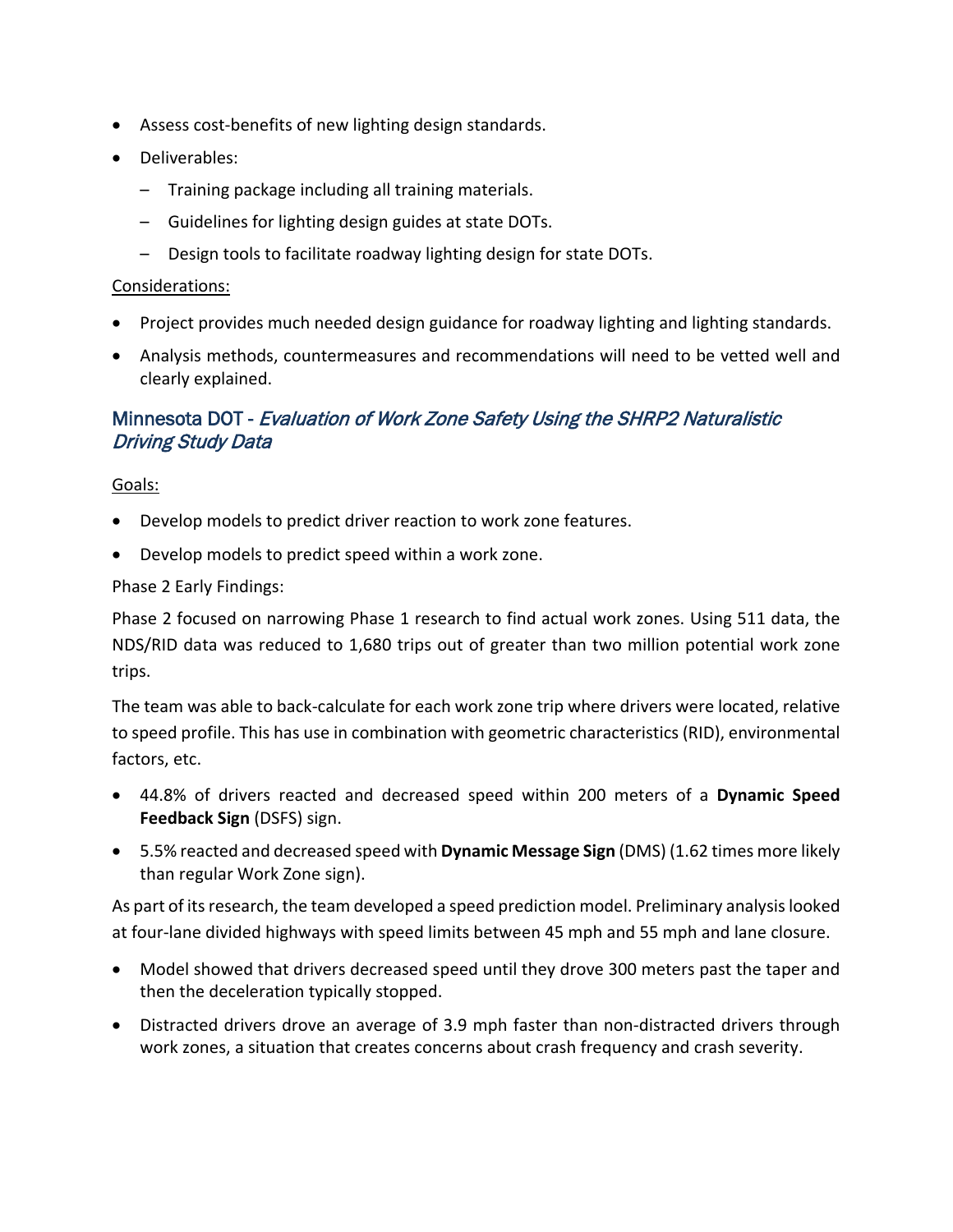#### Phase 3 Implementation Plan:

Ideas for Phase 3 – each are independent.

- 1. Develop toolbox of recommended changes to traffic control manuals inform agencies which traffic control devices are most effective.
	- Develop recommendations for work zone traffic control signing, layout, and use of countermeasures based on project results and other research.
	- Host two-to-three focus groups to develop consensus and recommendations on proposed recommendations.
	- Develop a toolbox of recommendations and outreach materials.
	- Host workshops and webinars to provide training and outreach.
- 2. Develop recommended policies for restriction of cell phones in work zones help states come up with policies to ban cell phones (using actual data). End result: develop guidance document to be used by stakeholders.
	- Develop a technical advisory committee of stakeholder states/agencies.
	- Utilize data gathered in Phase 2 to further refine the research models and address the gaps (i.e., quantify cell phone use in work zones versus normal [upstream] driving).
	- Develop guidance documents that can be used by stakeholders to develop policies.
	- Host workshops and webinars to provide training and outreach.
- 3. Implement and evaluate recommended work zone countermeasures.
	- Develop a technical advisory committee of stakeholder states/agencies.
	- Identify three to five countermeasures that show the most promise and are of the most interest to stakeholders.
	- Develop work zone traffic control plans to incorporate countermeasures.
	- Work with Minnesota and Iowa to implement countermeasures in work zones. Longer term work zones will be selected, and countermeasures will be rotated so that their effectiveness can be compared. For instance, DMS, DSFS, and highly visible channelizing devices would be alternated.

#### Considerations

- STF endorses moving forward with fixed methodology and clear recognition of the modeling of order of sign appearance to drivers.
- Reduced funding requires explicit hypotheses when testing data.
- Important policy component nationwide demand for outcomes based on speed effects on safety with distracted driving.
- Note the STF endorses a partial scope, consisting of numbers 1 and 2 from their proposed implementation plan above. As part of this endorsement, the Minnesota team has agreed to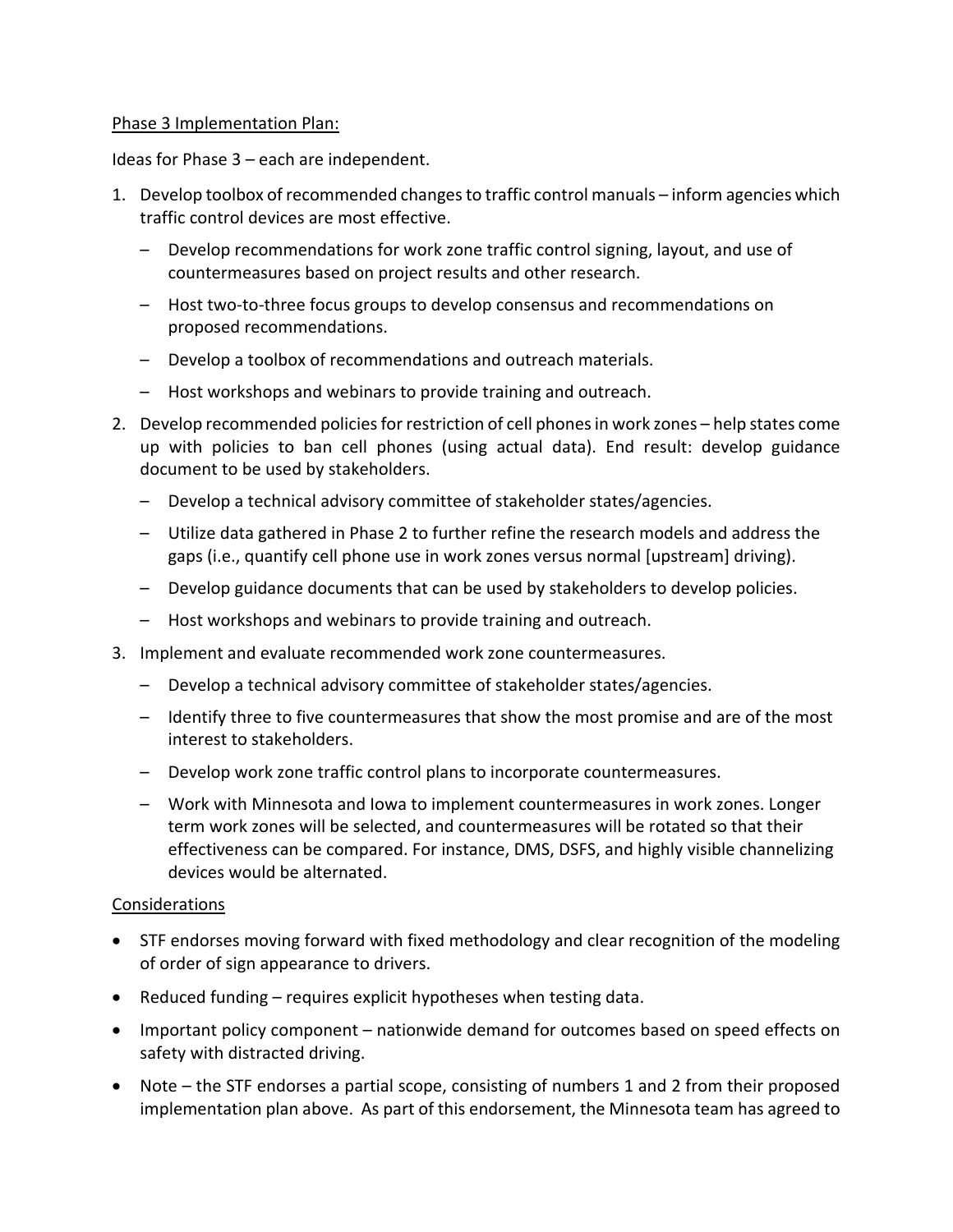address some methodology concerns that surfaced during the Early Research Findings deliberation without requesting additional Phase 2 budget for the correction efforts. The STF does not endorse number 3.

## Michigan DOT - The Interrelationships between Speed Limits, Geometry, and Driver **Behavior**

## Goal:

To develop and demonstrate procedures for effectively leveraging the information from the NDS and RID in order to examine the interrelationships between driver, vehicle, and roadway factors with driver speed selection and crash risk.

## Phase 2 Early Findings:

- Speeds are primarily affected by level of traffic congestion.
- Factors of relevance to transportation agencies include posted speed limit, junctions, weather conditions, and work zones.

## Phase 3 Implementation Plan:

The research team will work with the Michigan DOT to evaluate several implementation strategies, with emphases on the following:

- Evaluating immediate and near-term impacts of speed limit increases;
- Contrasting methods for identifying candidate locations for speed limit increases;
- Improving driver speed selection in work zone environments;
- Improving driver speed selection under adverse weather conditions; and,
- Improving driver speed selection on horizontal curves.

#### Considerations:

- Broad application of interest to many states.
- Portions of the current research may overlap NCHRP 17-76 and NCHRP 17-79. The STF requests that this NCHRP research be closely reviewed to eliminate any overlap.
- The integration of data from the NDS and RID allowed for a detailed examination of these issues, which is generally challenging to accomplish through alternative study designs.
- Note the STF endorses a partial scope, consisting of implementation of sign placement strategy and implementation of traffic control strategies. As part of this endorsement, the Michigan team has agreed to address some methodology concerns that surfaced during the Early Research Findings deliberation without requesting additional Phase 2 budget for the correction efforts.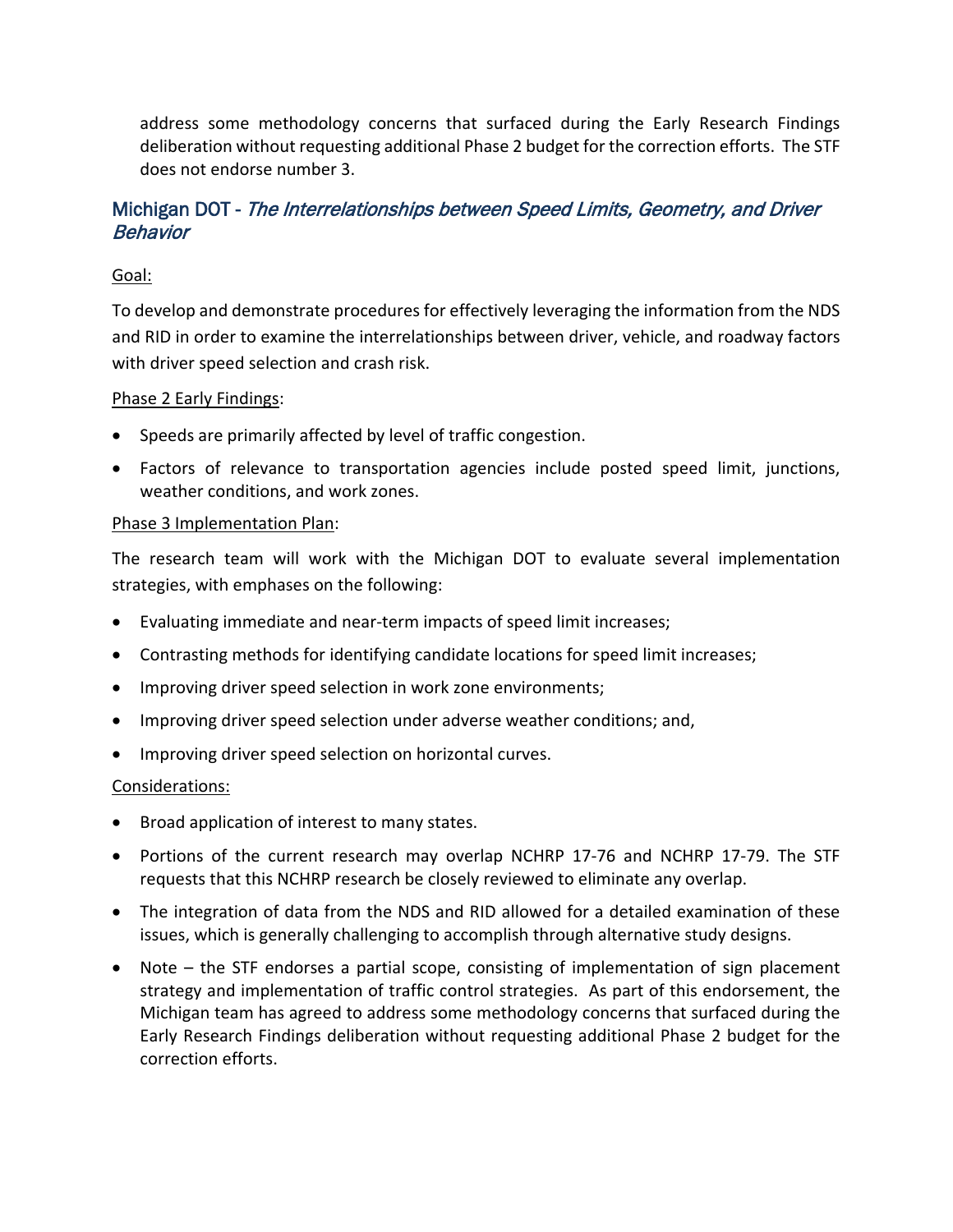## Projects Not Endorsed by the STF

## Iowa DOT - Use of SHRP2 NDS Data to Evaluate Roadway Departure Characteristics

## Goal:

To better understand the relationship between driver, roadway, and environmental characteristics and roadway departures. The research focuses on assessing the impacts of specific roadway factors and countermeasures in order to provide agencies with better information about which countermeasures are effective and why.

## Phase 2 Early Findings:

- Main findings correlation between roadway departure countermeasures and lateral position. Smaller change in speed as curve radius increases. Little change in speed seen for advisory speeds.
- Drivers slowed more from the point of curvature to center of curve than from advance of curve to PC. As radius increases, change in speed decreases. 40 mph advisory speed only significant change seen (drivers aren't really slowing down much for advisory speeds).
- Drivers on outside drive more towards centerline. As lane width increases, drivers move more towards shoulder (less so with rumble strips present). No shoulder – drivers drive closer to centerline.
- Reflective Pavement Markings smaller change as radius increases. Older drivers had smaller change in lateral position at night and when roads were wet. No change seen for drivers under 65. Similar model on curves without RPMs showed no effect for older drivers at night or under wet roadway conditions.
- When shoulder and edgeline rumble strips are present, drivers make a smaller change in lateral position between 300-meter-spaced points. This effect decreases as lane width increases.

## Phase 3 Implementation Plan:

- Develop roadway departure risk factors (reduced dataset for all safety critical events).
- Code more segments to fine tune the models (distraction, night driving, older drivers).
- Use high-performance computing to run more models.
- Prospective countermeasures from Phase 3 research would address:
	- Rumble strip vs lane width
	- Curve advisory speed
	- Raised retroreflective pavement markers (RRPM)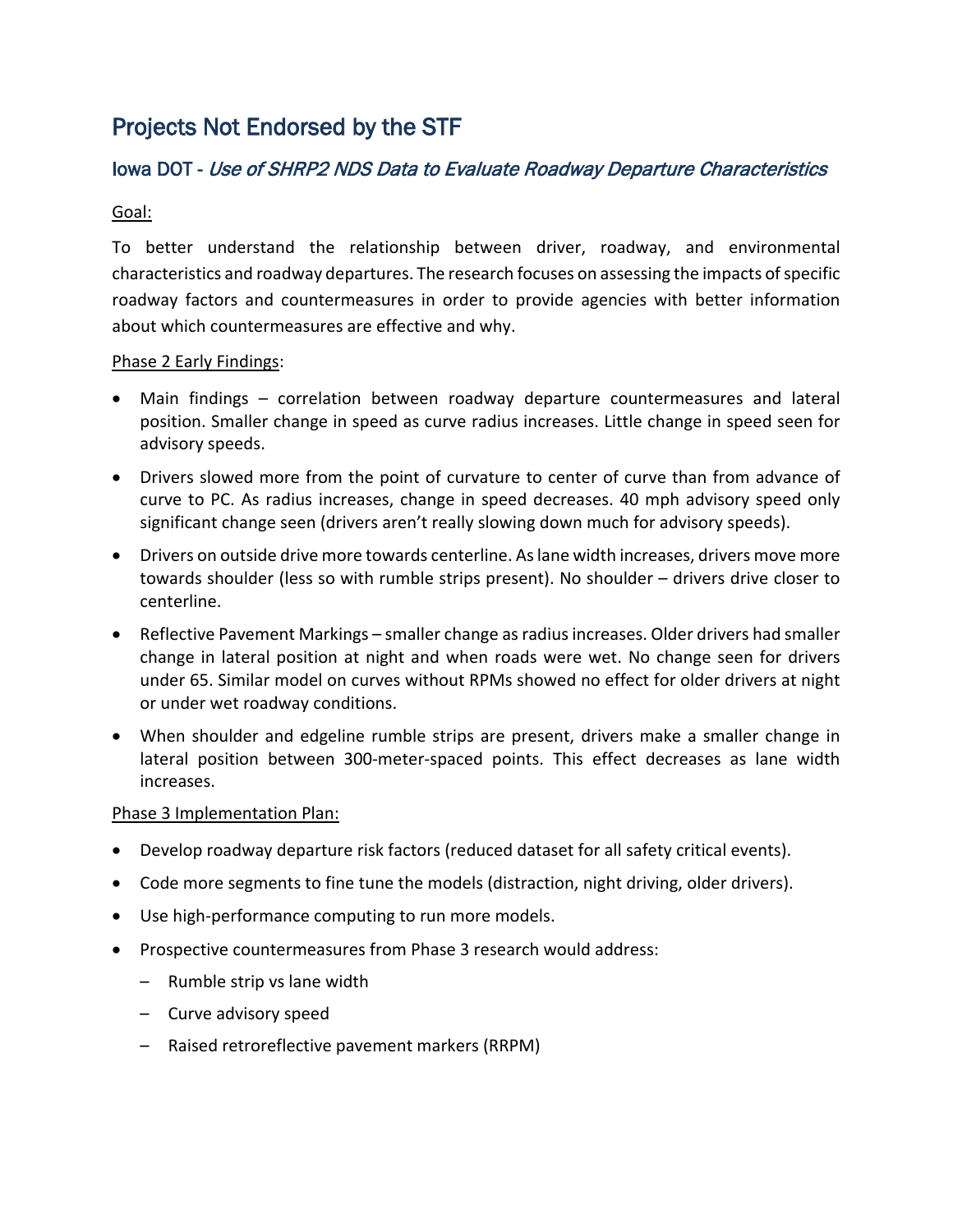### Considerations:

- Methodological concerns with some of the models.
- It could be challenging to achieve desired results due to the number of variables included in the research.
- Unclear from applicability perspective what will be accomplished.
- Phase 3 schedule was not presented in report or presentation.

## Utah DOT - Driver Behavior and Performance in the Vicinity of Closely Spaced Interchange Ramps on Urban Freeways

## Goal:

To identify a set of "causal type groupings" for crashes in the vicinity of closely spaced interchange ramps and a corresponding set of alternative, implementable countermeasures for each "causal type grouping." Through exploring driver behavior and performance in the vicinity of closely spaced interchange ramps using the SHRP2 NDS data and examining sequences of events that lead to crashes and near-crashes in areas with closely spaced interchange ramps, this research seeks to uncover possible changes in design criteria, signing, and markings as well as other promising countermeasures to reduce crash frequencies and severities in these areas.

#### Phase 2 Early Findings:

- In general, earlier lane changes occur when auxiliary lane is present.
- On exiting trips, generally see vehicles exiting earlier when auxiliary lanes present.
- Vehicles entering later when less ramp space is available.
- Did not notice as much sensitivity with lane change duration and speed differentials in Phase 2 as other variables.
- For speed differentials, generally seeing 10 mph slower than through traffic on same facility.

#### Phase 3 Implementation Plan:

- Will link driver behavior with crash and near-crash events.
- Verify the effect of implemented countermeasures on targeted driver behavior.
- Develop countermeasures that are the result of improved understanding of driver behavior.
- Changes in surrogates provide estimates on changes in safety.
- Conduct pilot test/field implementation/measurement of driver behavior video data.
- Implement these changes, as appropriate: pavement marking signing, striping, physical gores, right-turn channelization.

#### Considerations: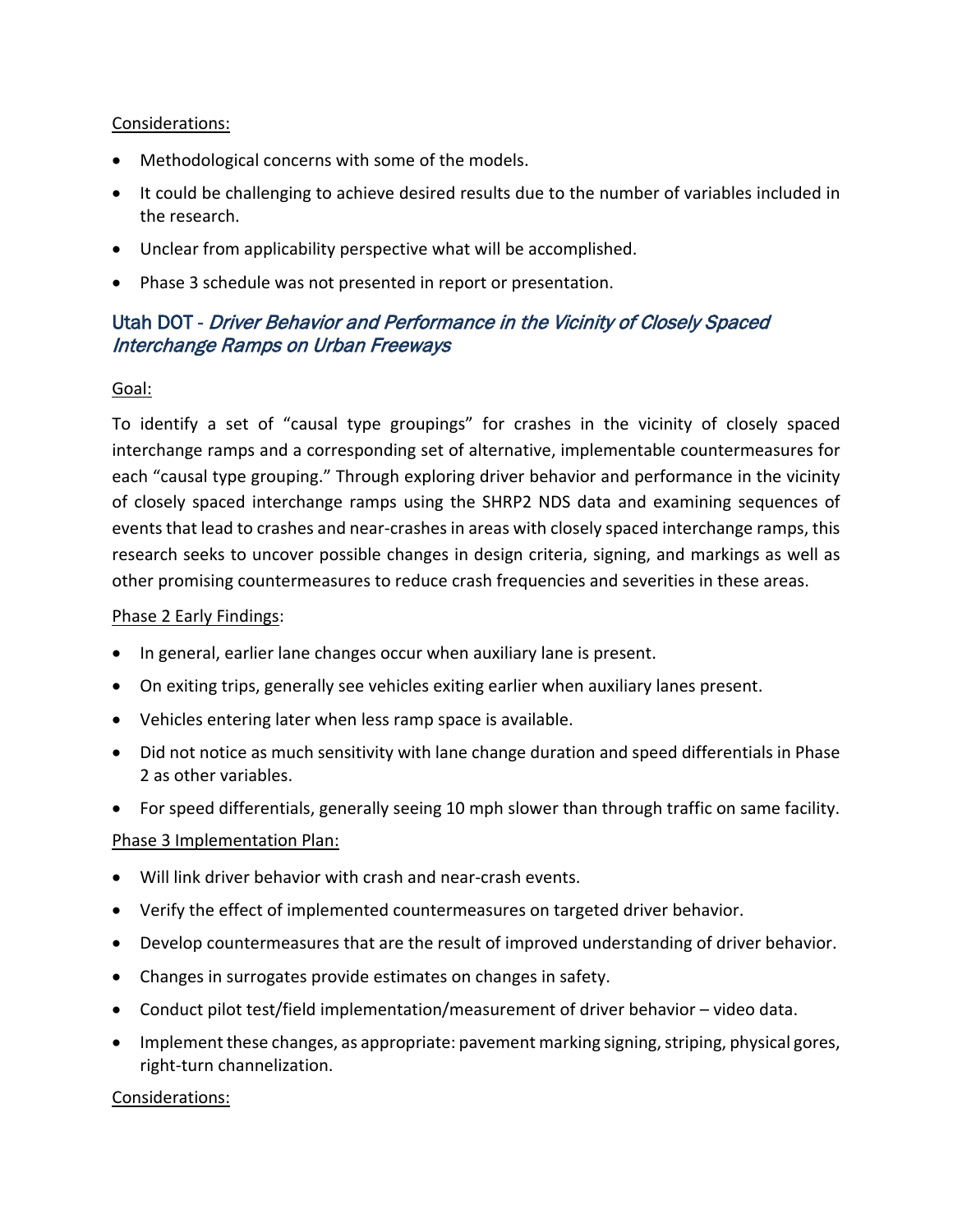- Concerns with methodology.
- No specific countermeasures identified.
- Data challenges where lane change maneuvers exceed the accuracy of the GPS.
- PI left research team for another opportunity. May have been hard to backfill some of the research context prior to the presentation.

## North Carolina - Evaluation of the Interaction between Horizontal and Vertical Alignment on Rural Two-lane Roads: An Investigation Using the NDS

## Goals:

- 1. Develop an automated process for identifying vertical curves from the RID.
- 2. Analyze driver performance associated with different alignment combinations and travel direction of horizontal and vertical curve by explicitly considering the direction of travel (*travel direction was not considered in Phase 1*).
- 3. Identify possible countermeasures that may be effective in reducing crashes at these locations.

## Phase 2 Early Findings:

The analysis of the NDS data showed that the alignment categories that include a horizontal curve have the worst performance in terms of the lane-deviation measures. In addition, sharper horizontal curves are associated with the higher absolute values of lane deviation. Comparison of the crash modification factors (CMFs) from Bauer and Harwood (2014) with the performance measures show a good match with the lane-deviation measures, indicating that the lanedeviation measures could serve as good surrogates for crash propensity.

- Highest lane deviation occurred when traveling in the inside of a horizontal curve. Second was traveling downhill or level.
- Drivers going downhill on the inside of a horizontal curve on a type 2 sag curve (as defined in AASHTO Green Book) had consistently high values in all three measures.

## Phase 3 Implementation Plan:

- No identified specific countermeasures, but based on published literature and conversation with NCDOT, several possible countermeasures could be developed.
- Implementation of countermeasures may include: curve warning or chevron signs, curve related pavement markings, roadside hardware, alerting devices, high friction surface, and shoulder or edge-line rumble strips.

## Considerations:

• Not as far along in research as other teams.